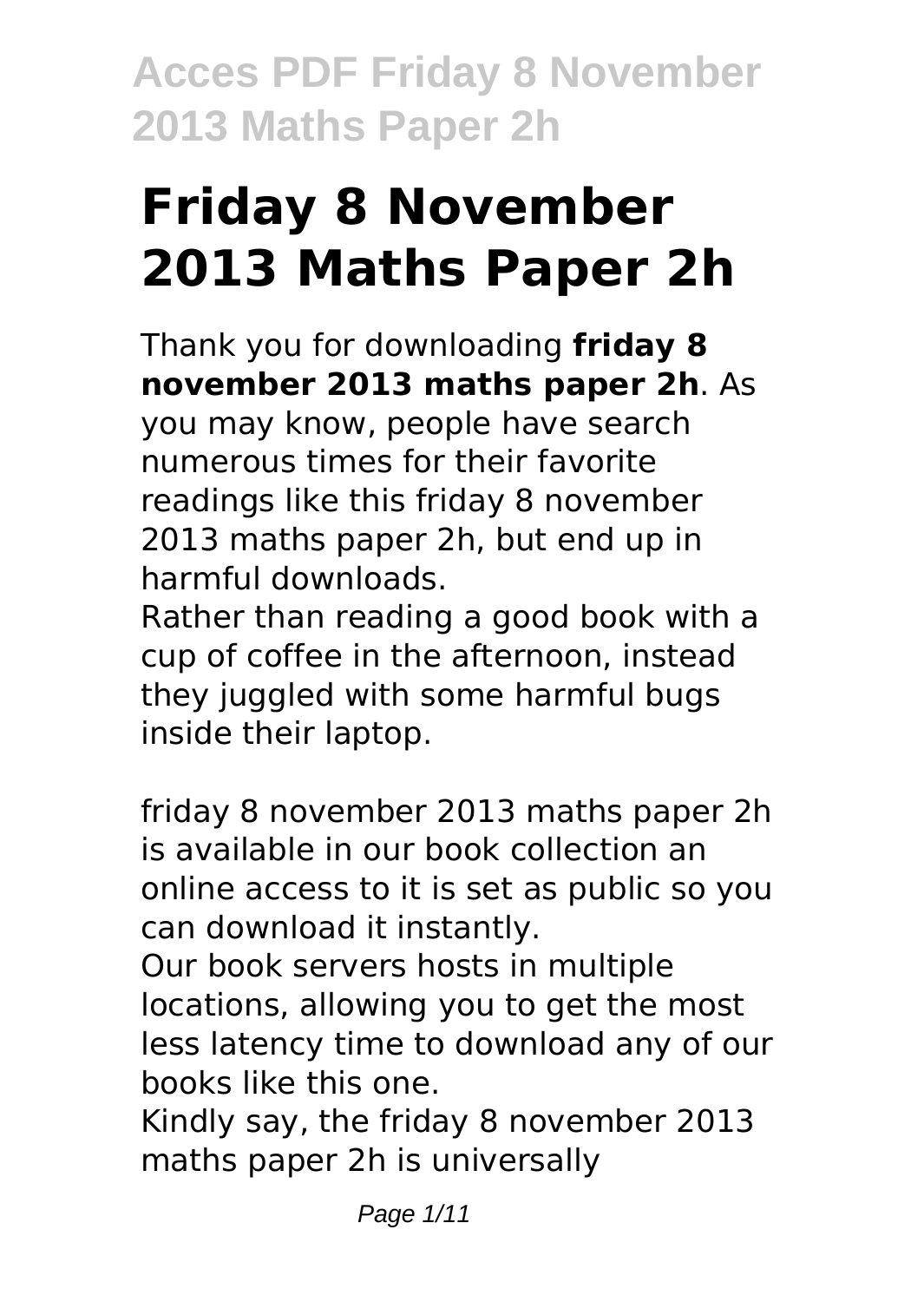compatible with any devices to read

Finding the Free Ebooks. Another easy way to get Free Google eBooks is to just go to the Google Play store and browse. Top Free in Books is a browsing category that lists this week's most popular free downloads. This includes public domain books and promotional books that legal copyright holders wanted to give away for free.

#### **Friday 8 November 2013 Maths**

Friday 8 November 2013 – Morning GCSE MATHEMATICS B J567/02 Paper 2 (Foundation Tier) F INSTRUCTIONS TO CANDIDATES † Write your name, centre number and candidate number in the boxes above. Please write clearly and in capital letters. † Use black ink. HB pencil may be used for graphs and diagrams only. † Answer all the questions.

### **Friday 8 November 2013 – Morning**

Friday 8 November 2013 – Morning GCSE MATHEMATICS B J567/04 Paper 4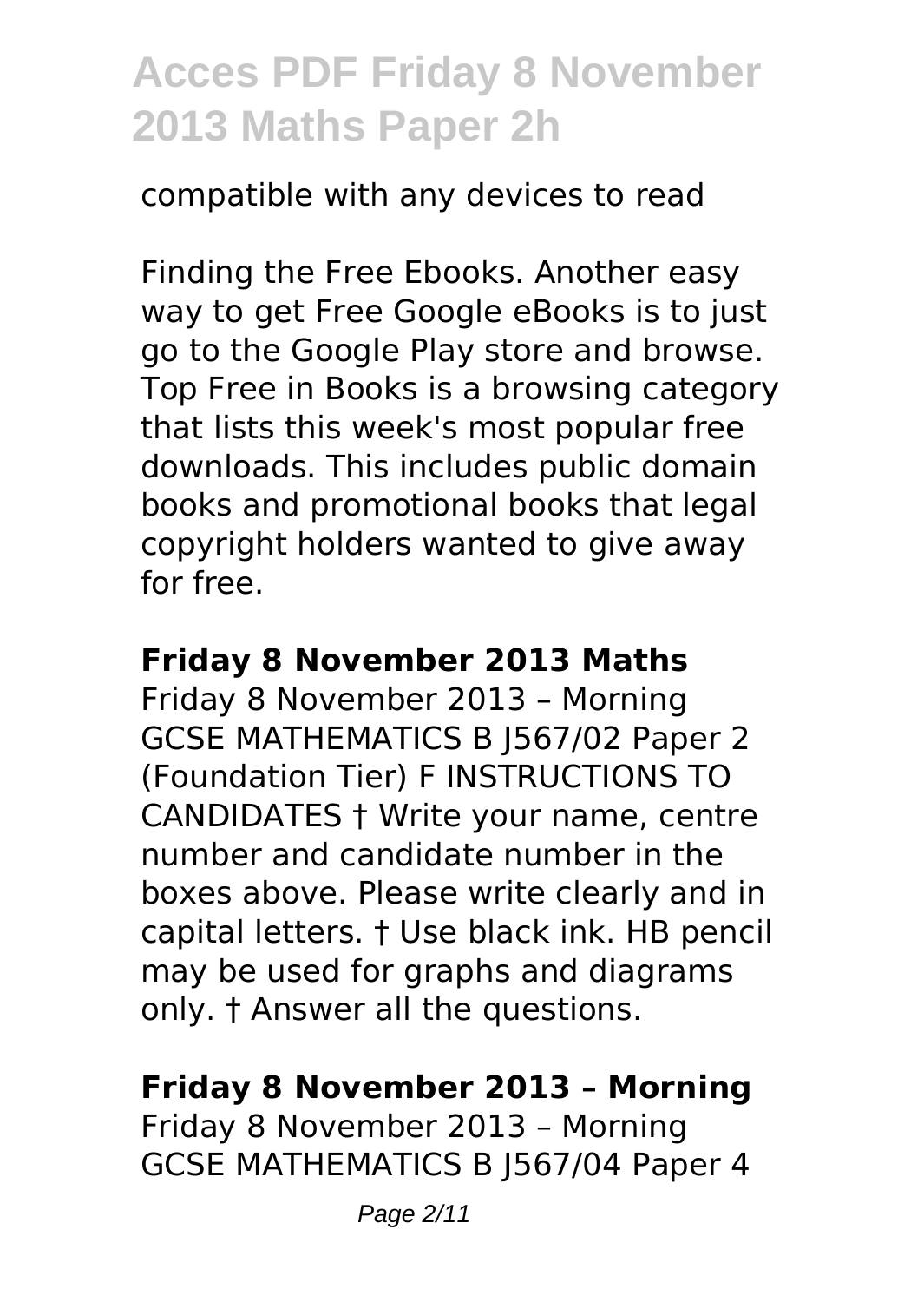(Higher Tier) H INSTRUCTIONS TO CANDIDATES † Write your name, centre number and candidate number in the boxes above. Please write clearly and in capital letters. † Use black ink. HB pencil may be used for graphs and diagrams only. † Answer all the questions.

### **Friday 8 November 2013 – Morning - MathsGeeks**

Friday 8 November 2013 – Morning GCSE APPLICATIONS OF MATHEMATICS A382/01 Applications of Mathematics 2 (Foundation Tier) F INSTRUCTIONS TO CANDIDATES † Write your name, centre number and candidate number in the boxes above. Please write clearly and in capital letters. † Use black ink. HB pencil may be used for graphs and diagrams only.

### **Friday 8 November 2013 – Morning - Maths Resource Website**

Friday 8 November 2013 – Morning GCSE MATHEMATICS A A503/02 Unit C (Higher Tier) H INSTRUCTIONS TO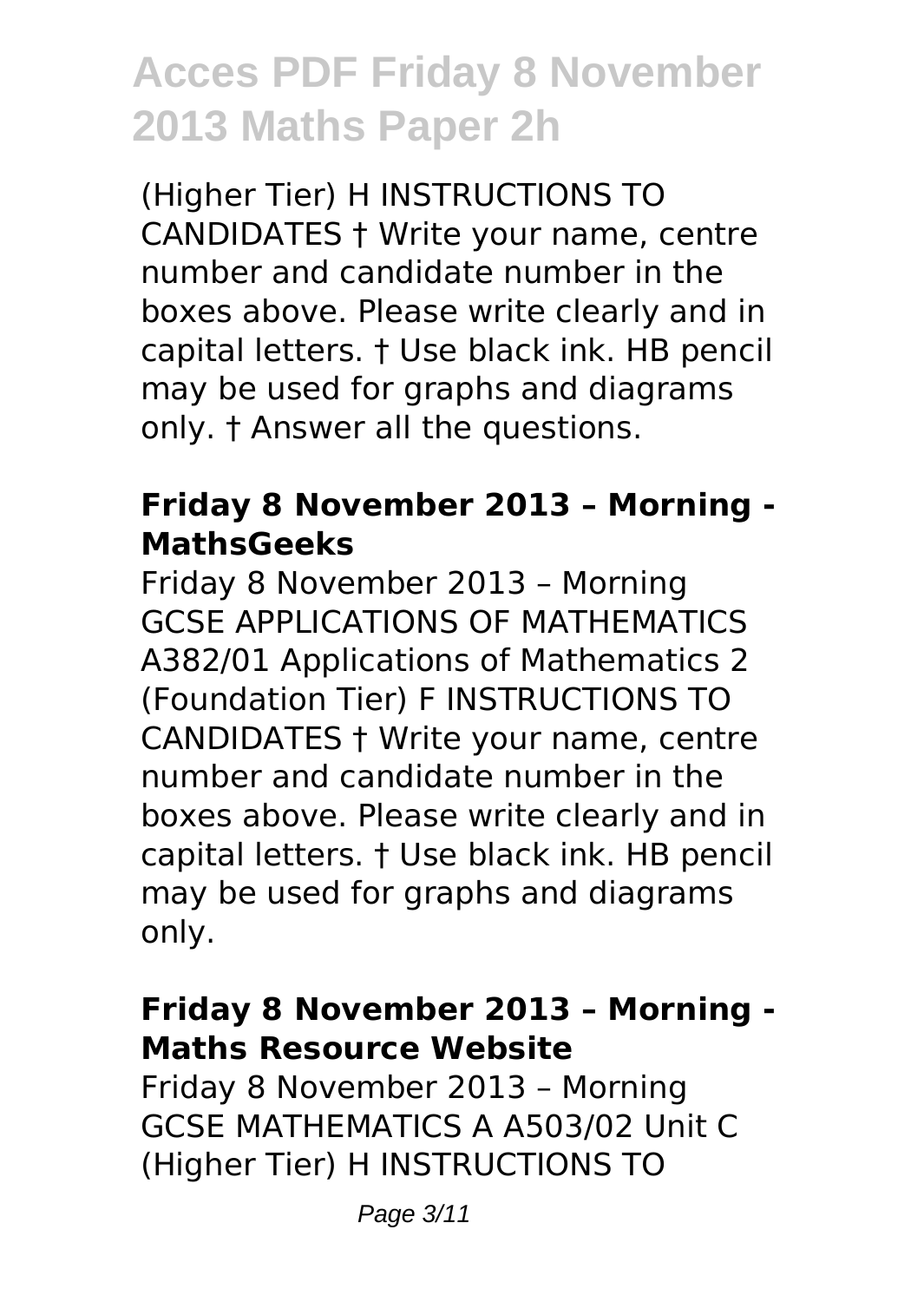CANDIDATES † Write your name, centre number and candidate number in the boxes above. Please write clearly and in capital letters. † Use black ink. HB pencil may be used for graphs and diagrams only. † Answer all the questions.

### **Friday 8 November 2013 – Morning - MathsGeeks**

Friday 8 November 2013 – Morning GCSE APPLICATIONS OF MATHEMATICS A382/02 Applications of Mathematics 2 (Higher Tier) H INSTRUCTIONS TO CANDIDATES † Write your name, centre number and candidate number in the boxes above. Please write clearly and in capital letters. † Use black ink. HB pencil may be used for graphs and diagrams only.

### **Friday 8 November 2013 – Morning - Maths Resource Website**

Friday 8 November 2013 – Morning GCSE MATHEMATICS A A503/01 Unit C (Foundation Tier) F INSTRUCTIONS TO CANDIDATES † Write your name, centre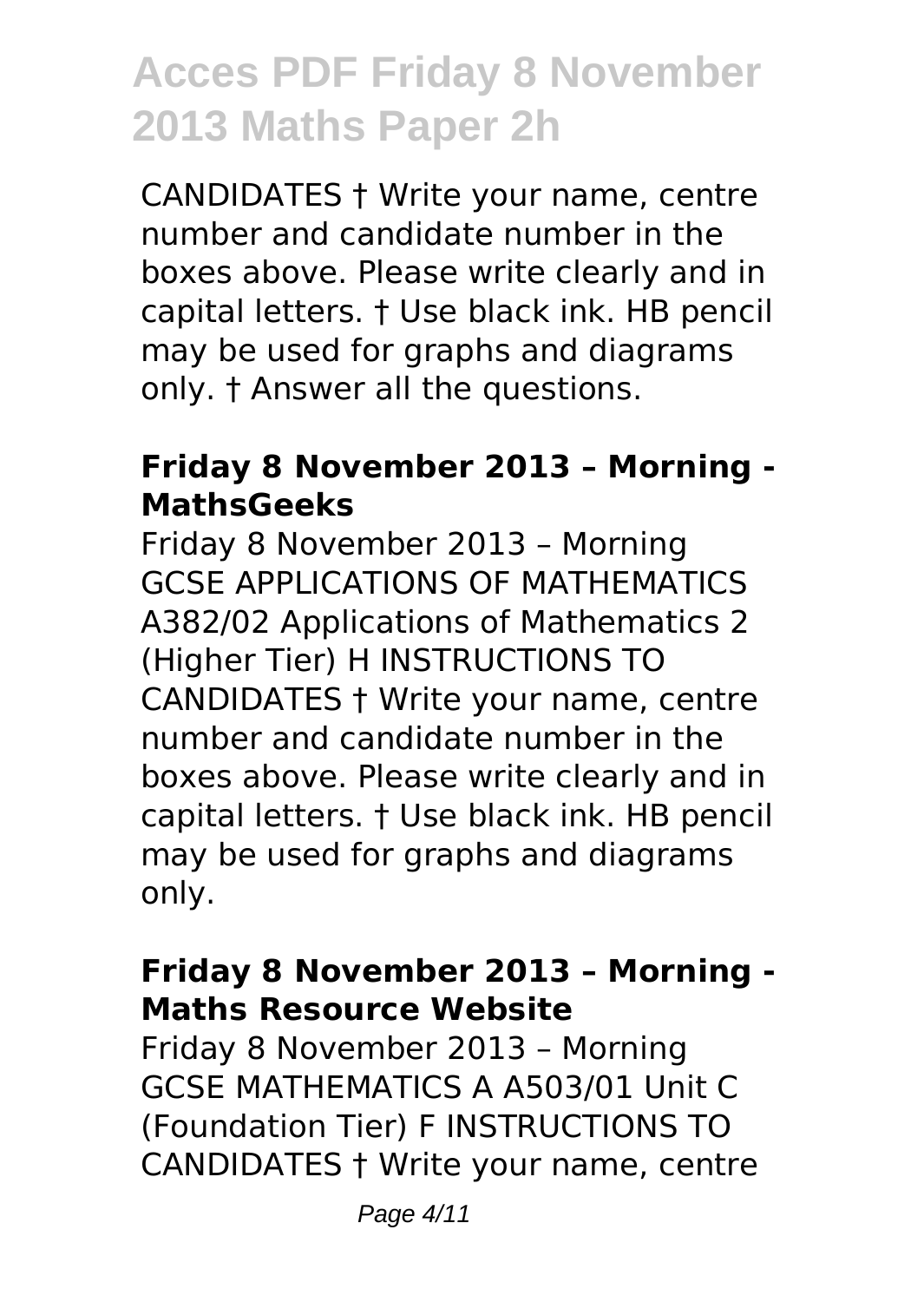number and candidate number in the boxes above. Please write clearly and in capital letters. † Use black ink. HB pencil may be used for graphs and diagrams only. † Answer all the questions.

#### **Friday 8 November 2013 – Morning - Physics & Maths Tutor**

Friday 8 November 2013 – Morning GCSE MATHEMATICS B J567/02 Paper 2 (Foundation Tier) F INSTRUCTIONS TO CANDIDATES † Write your name, centre number and candidate number in the boxes above. Please write clearly and in capital letters. † Use black ink. HB pencil may be used for graphs and diagrams only. † Answer all the questions.

#### **Friday 8 November 2013 – Morning - Physics & Maths Tutor**

PAPER: 1MA0\_2H Question Working Answer Mark Notes 1 (a) 18.75 2 M1 for 84 or 4.48 or 112 25 or 18.7 or 18.8 or 19 or 20 or 75 4 A1 cao (b) 20 1 B1 for 20 or ft from their answer to (a) provided (a) is written to 2 or more significant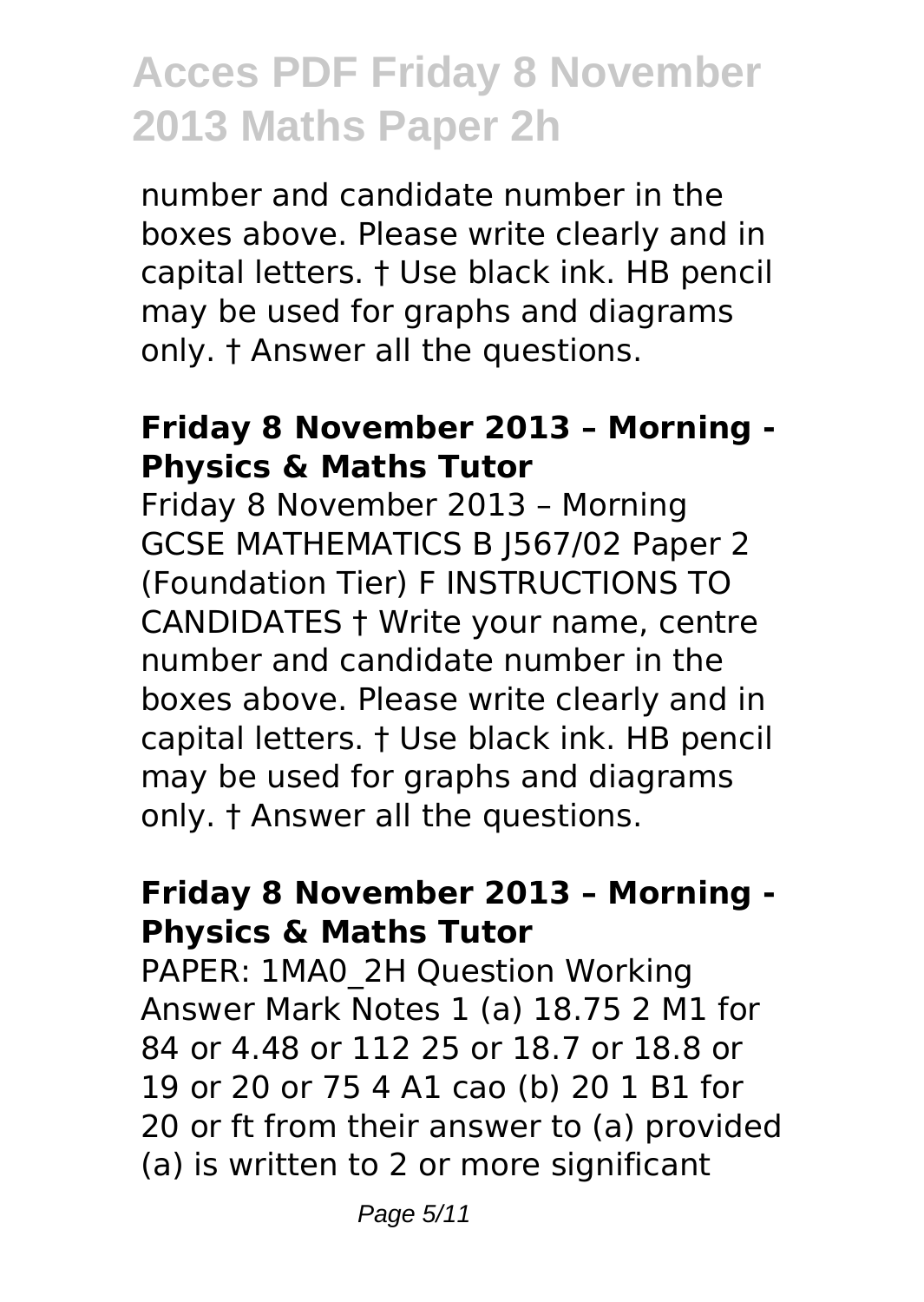figures

### **Mark Scheme (Results) November 2013 - Weebly**

3 M1 for reading from the graph eg. 8 gallons =  $36$  litres; 20 litres =  $4.4$ gallons M1 for a complete method to convert either 80 litres into gallons or 16 gallons into litres e.g. 80 litres = "4.4"  $\times$ 4 gallons or 16 gallons = "36"  $\times$  2 litres . A1 for car A with correct figures in range 17.5 –18.5 gallons or 64 – 72 litres

#### **Mark Scheme (Results) November 2013 - Edexcel**

Fully-detailed, hand-written solutions to past paper questions from the Edexcel IGCSE. Colour is used to help students to understand the methods used.

### **Maths Past Paper Solutions**

OCR Maths GCSE November 2013: Mathematics B (J567) Mathematics B: J567/03 Paper 3 – Higher: Q A: OCR: OCR Maths GCSE November 2013: Mathematics B (J567) Mathematics B: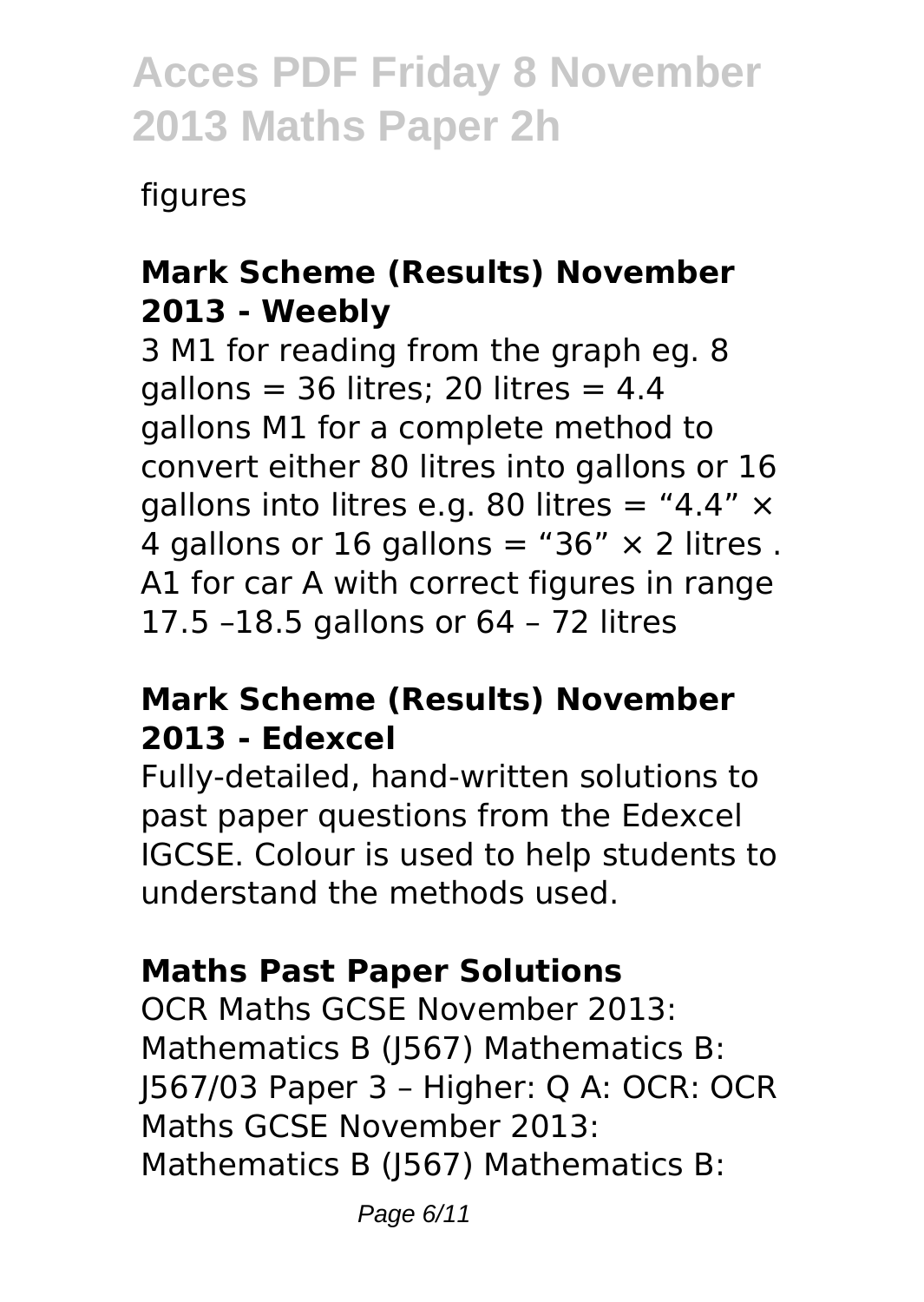J567/04 Paper 4 – Higher: Q A: About this site. GCSE Guide provides detailed revision notes, past papers, and revision advise for motivated GCSE students.

### **OCR GCSE Mathematics Past Papers | Questions & Mark Scheme**

In this video I work through a complete past exam paper from Edexcel. I recommend that you use this to revise by pausing the video on a question that you wan...

### **GCSE Maths Edexcel November 2013 2H Higher Calculator ...**

21) Edexcel GCSE Maths Higher Tier Paper 2 - 8 November 2013. Download the paper from: https://www.dropbox.co m/s/u6a0r9jnep20nco/21%29%208%20N ov%202013%20-%2...

### **21) Edexcel GCSE Maths Higher Tier Paper 2 - 8 November 2013**

November 2013 Question Papers. In this area you will find PDF copies of the Linear question papers from November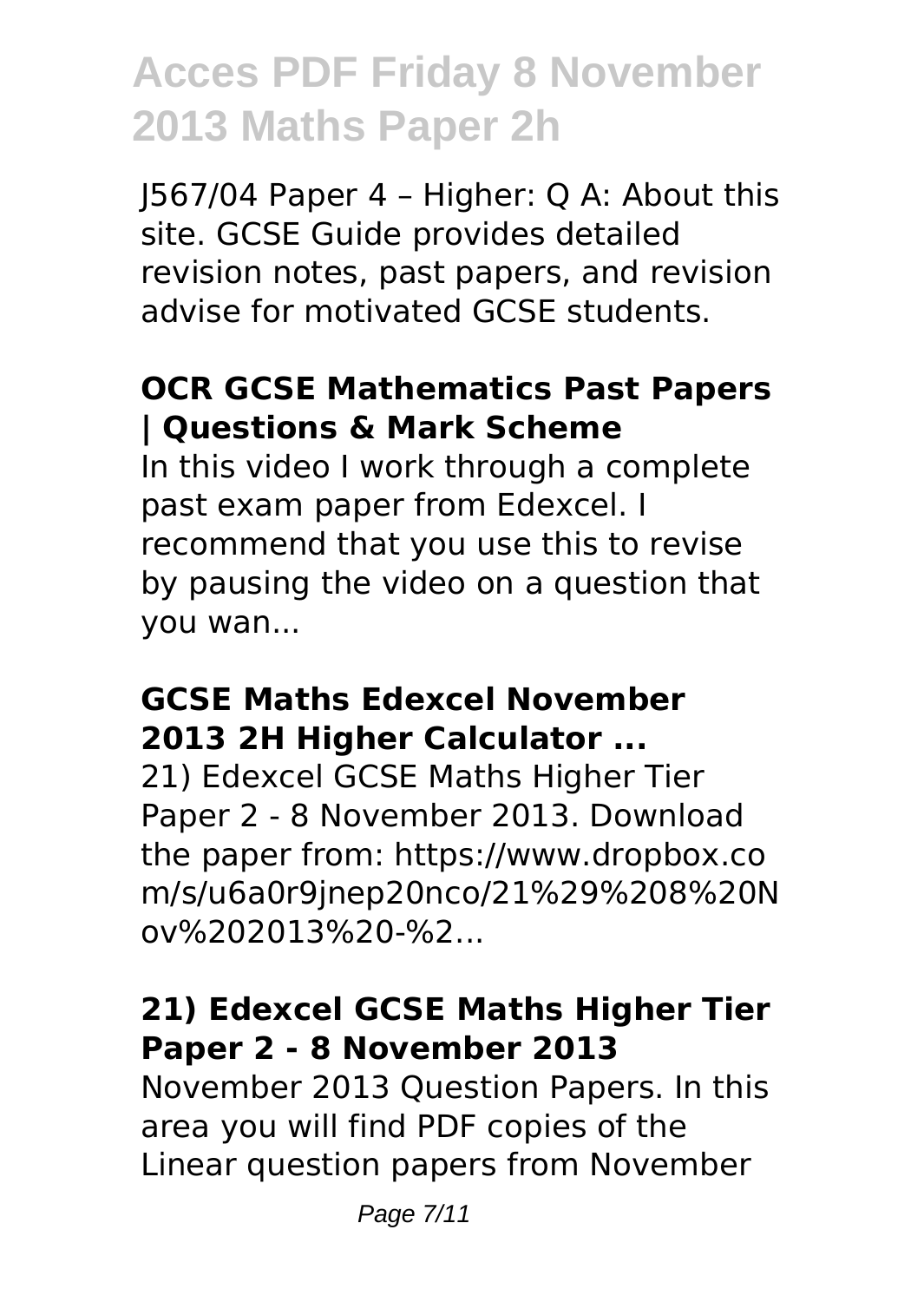2013. If you want to use these papers as a mock examinations, we strongly advise waiting until the grade boundaries and mark schemes are published in this area (on results day).

### **November 2013 - AQA All About Maths**

Get access to all of the OCR GCSE Maths past papers as well as the corresponding mark schemes and specimen papers for the new 9-1 GCSE Maths course. ... November 2013 Paper 3. Question Answer. March 2013 Paper 3. Question Answer. June 2013 Paper 3. Question Answer. November 2012 Paper 3. Question Answer. June 2012 Paper 3.

### **OCR GCSE Maths Past Papers | OCR GCSE Maths Mark Schemes**

Mathematics Revision Sessions (Sept/Oct/Nov 2013) Maths Paper 1: Friday 8th November Maths Paper 2: Monday 11th November Revision Sessions run from 3.30pm - 4.30pm in Rooms C2/C4 in the Maths Department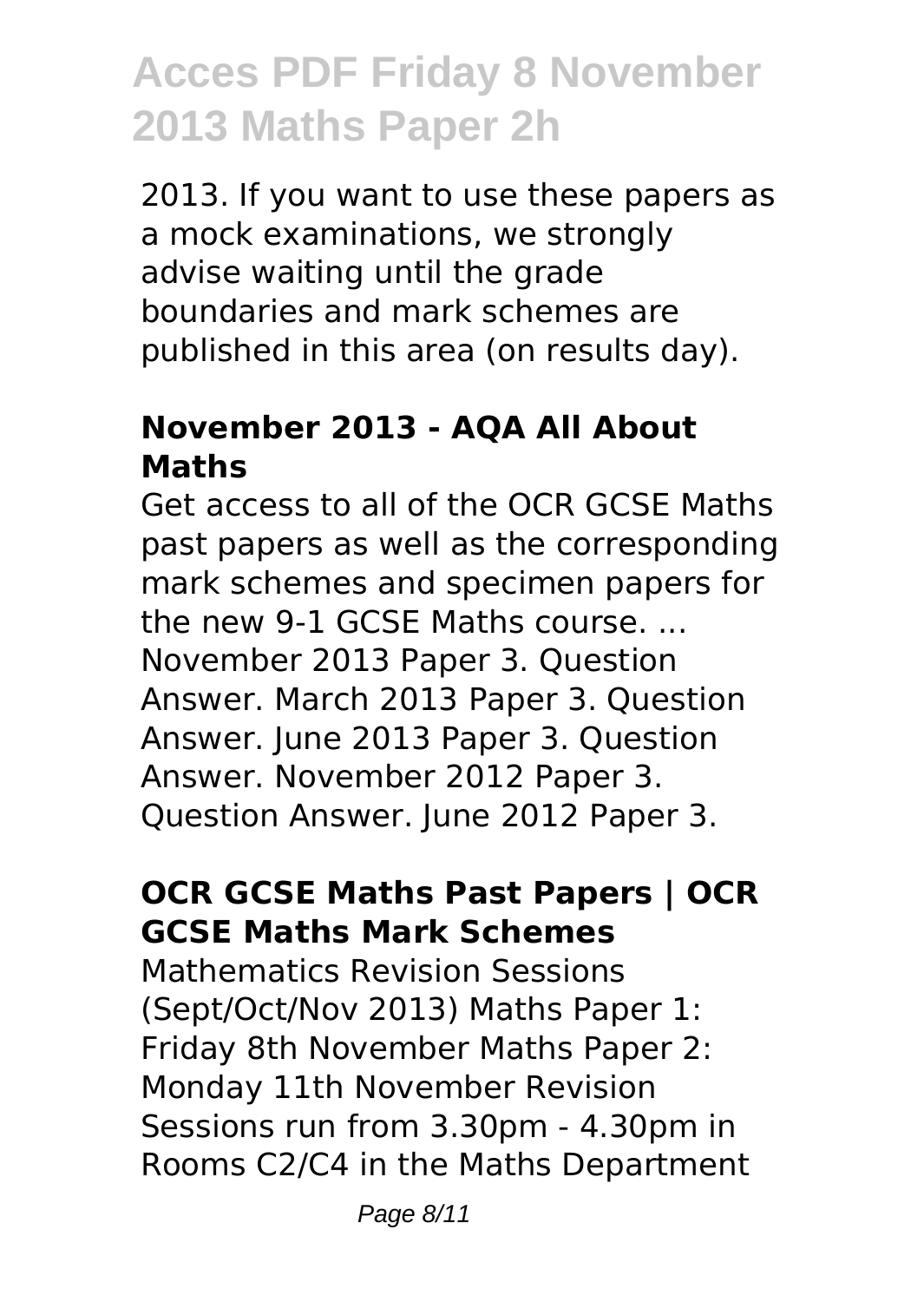Drop in Session – Wednesday lunchtime in C8b with Mrs Harbour DATE Higher (Room C4) Foundation (Room C2)

### **Mathematics Revision Sessions (Sept/Oct/Nov 2013) Maths ...**

©2013 Pearson Education Ltd. 5/4/5/2/ \*P44023A0128\* Mathematics A Paper 2 (Calculator) Foundation Tier Friday 8 November 2013 – Morning Time: 1 hour 45 minutes 1MA0/2F You must have: Ruler graduated in centimetres and millimetres, protractor, pair of compasses, pen, HB pencil, eraser, calculator. Tracing paper may be used. Instructions

#### **p44023a gcse maths a p2 1ma0 2f nov13.pdf, page 2 @ Preflight**

Friday 8th November 2013 Maths Paper Friday 8th November 2013 Maths Right here, we have countless book Friday 8th November 2013 Maths Paper and collections to check out. We additionally present variant types and also type of the books to browse. The okay book,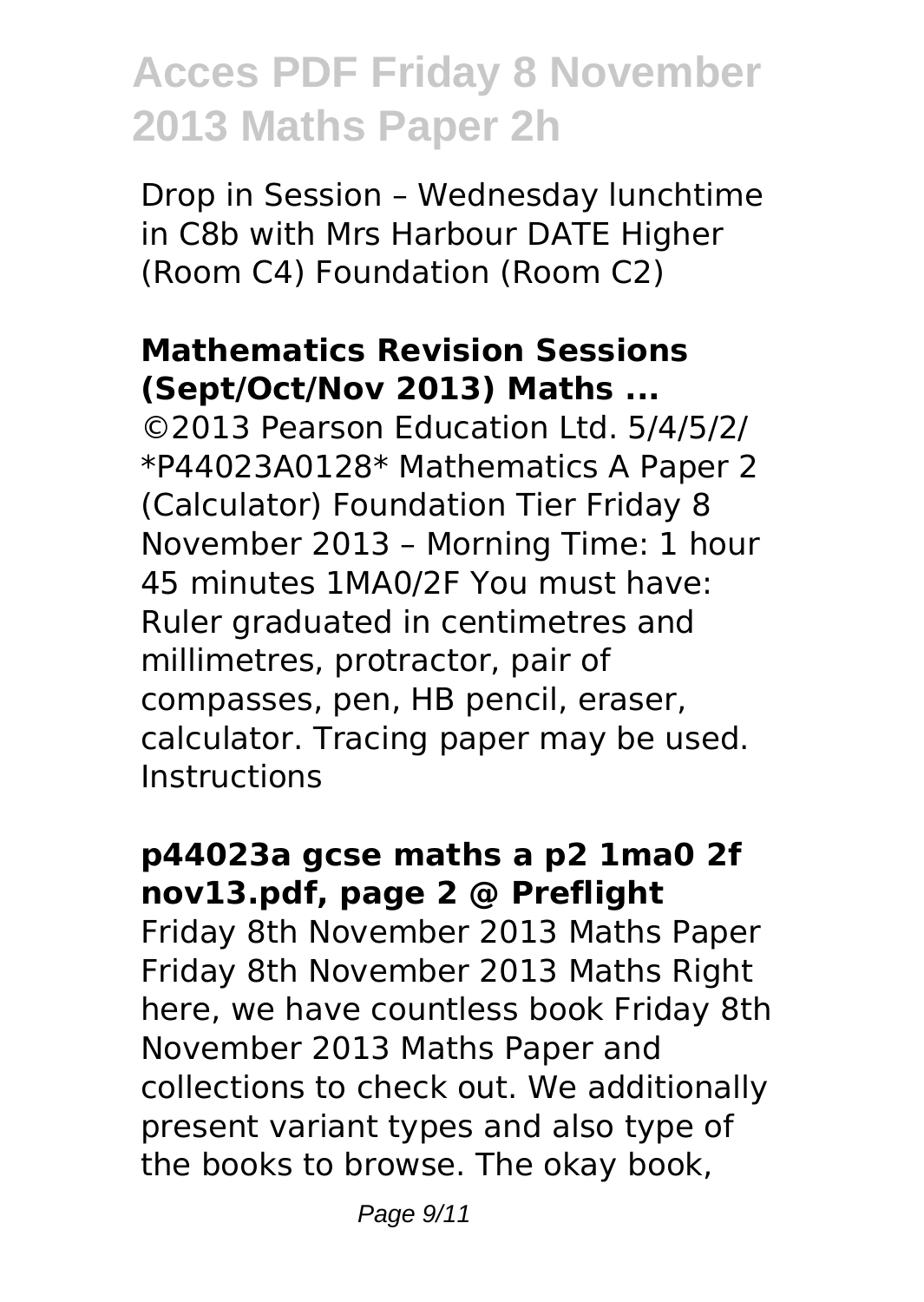fiction, history, novel, scientific research, as without

### **[PDF] Friday 8th November 2013 Maths Paper**

Friday 8 November 2013 Maths Friday 8 November 2013 – Morning GCSE MATHEMATICS B J567/02 Paper 2 (Foundation Tier) F INSTRUCTIONS TO CANDIDATES † Write your name, centre number and candidate number in the boxes above. Please write clearly and in capital letters. † Use black ink. HB pencil may be used for graphs and diagrams only.

#### **Friday 8 November 2013 Maths Paper 2h - alvo.agrnow.com.br**

Download Ebook Mathematics P2 November2013 Exam Friday 8 Dear reader, afterward you are hunting the mathematics p2 november2013 exam friday 8 increase to right to use this day. this can be your referred book. Yeah, even many books are offered, this book can steal the reader heart consequently